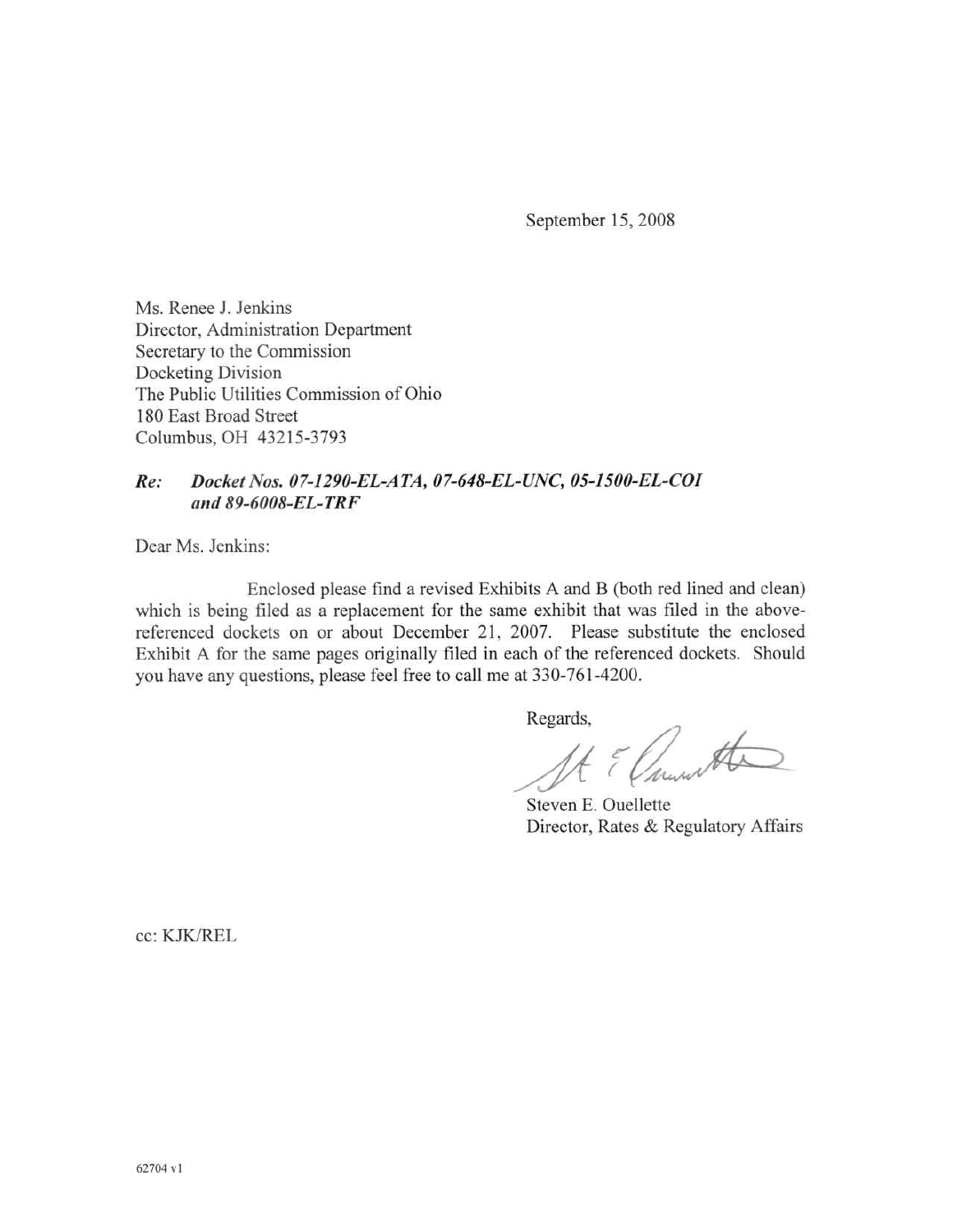## **TABLE OF CONTENTS**

The following rates, rules and regulations for electric service are applicable throughout Toledo Edison's service territory except as noted.

|                                                    | <b>Sheet Numbers</b> | Revision                 |
|----------------------------------------------------|----------------------|--------------------------|
| <b>TABLE OF CONTENTS</b>                           | 1                    | 24 <sup>th</sup> Revised |
| DEFINITION OF TERRITORY                            | 3                    | Original                 |
| <b>REGULATIONS</b>                                 |                      |                          |
| <b>Standard Rules and Regulations</b>              | $\overline{4}$       | $2nd$ Revised            |
| <b>Emergency Electrical Procedures</b>             | $\overline{4}$       | 1 <sup>st</sup> Revised  |
| <b>RESIDENTIAL SERVICE</b>                         |                      |                          |
| Residential Rate "R-01"                            | 10                   | $7th$ Revised            |
| Residential Rate "R-01a"                           | 12                   | 6 <sup>th</sup> Revised  |
| Residential Rate "R-09" (Apartment Rate)           | 19                   | $2nd$ Revised            |
| Residential Rate "R-09a" (Apartment Rate)          | 20                   | 1 <sup>st</sup> Revised  |
| Residential Conservation Service Program           | 21                   | Original                 |
| <b>GENERAL SERVICE</b>                             |                      |                          |
| Small School Rate "SR-1a"                          | 41                   | $7th$ Revised            |
| Large School Rate "SR-2a"                          | 42                   | 8 <sup>th</sup> Revised  |
| General Service Rate "GS-14"                       | 44                   | 8 <sup>th</sup> Revised  |
| <b>Small General Service Schedule</b>              | 45                   | $7th$ Revised            |
| Medium General Service Schedule                    | 46                   | 8 <sup>th</sup> Revised  |
| Partial Service Rate "GS-15"                       | 52                   | 1 <sup>st</sup> Revised  |
| Outdoor Night Lighting Rate "GS-13"                | 53                   | $6th$ Revised            |
| Outdoor Security Lighting Rate "GS-18"             | 54                   | 6 <sup>th</sup> Revised  |
| PRIMARY POWER SERVICE                              |                      |                          |
| Large General Service Rate "PV-45"                 | 61                   | 8 <sup>th</sup> Revised  |
| Interruptible Power Rate "PV-46"                   | 63                   | 1 <sup>st</sup> Revised  |
| <b>OTHER SERVICE</b>                               |                      |                          |
| Co-generation and Small Power Producer Rate "CO-1" | 70                   | Original                 |
| Street Lighting Rate "SL-1"                        | 71                   | 8 <sup>th</sup> Revised  |
| <b>Experimental Market Based Tariff</b>            | 74                   | Original                 |
| <b>Interconnection Tariff</b>                      | 76                   | Original                 |
| Retail Transition Cost Recovery of                 |                      |                          |
| Non-bypassable Regulatory Transition Charges       | 77                   | Original                 |
| <b>MISCELLANEOUS CHARGES</b>                       | 75                   | 1 <sup>st</sup> Revised  |

Filed pursuant to Order dated August 15, 2007, in Case No. 06-1112-EL-UNC, before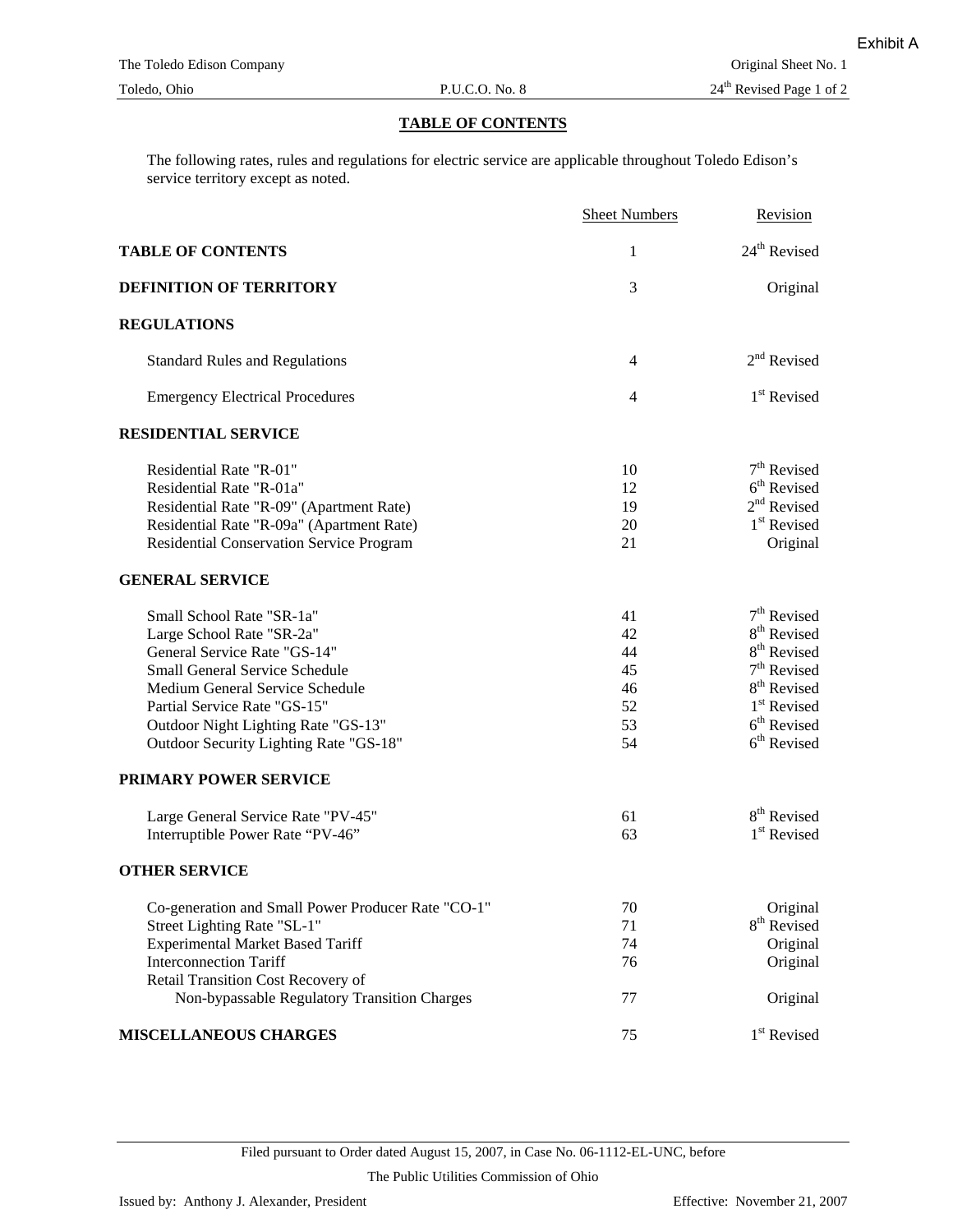## Toledo, Ohio P.U.C.O. No. 8 24<sup>th</sup> Revised Page 2 of 2

## **TABLE OF CONTENTS**

| <b>Sheet Numbers</b> | Revision |
|----------------------|----------|
|                      |          |

## **GRANDFATHERED SERVICE**

| Residential Rate "R-02" (Add-On Heat Pump)                 | 11 | 8 <sup>th</sup> Revised |
|------------------------------------------------------------|----|-------------------------|
| Residential Rate "R-06" (Space Heating and Water Heating)  | 13 | 8 <sup>th</sup> Revised |
| Residential Rate "R-06a" (Space Heating and Water Heating) | 14 | $7th$ Revised           |
| Residential Rate "R-04" (Water Heating)                    | 15 | $4th$ Revised           |
| Residential Rate "R-04a" (Water Heating)                   | 16 | $3rd$ Revised           |
| Residential Rate "R-07" (Space Heating)                    | 17 | $4th$ Revised           |
| Residential Rate "R-07a" (Space Heating)                   | 18 | $3rd$ Revised           |
| Small General Service Rate "GS-16"                         | 40 | $4th$ Revised           |
| Large General Service Rate "GS-12"                         | 43 | 4 <sup>th</sup> Revised |
| General Service Electric Space Conditioning Rate "GS-1"    | 47 | $4th$ Revised           |
| Optional Electric Process Heating and                      |    |                         |
| Electric Boiler Load Management Rate "GS-3"                | 48 | $7th$ Revised           |
| General Service Heating Rate "GS-17"                       | 49 | 8 <sup>th</sup> Revised |
| Controlled Water Heating Rate "GS-19"                      | 50 | $4th$ Revised           |
| Controlled Water Heating Rate "GS-19a"                     | 51 | $3rd$ Revised           |
| Large Power Rate "PV-44"                                   | 60 | 4 <sup>th</sup> Revised |

### **RIDERS**

| Rider No. 1  | <b>Electric Fuel Component Rate</b>                   | 79  | Original                |
|--------------|-------------------------------------------------------|-----|-------------------------|
| Rider No. 4  | Economic Development Rider                            | 80  | Original                |
| Rider No. 4a | Economic Development Rider                            | 81  | Original                |
| Rider No. 6  | Direct Load Control Experiment                        | 83  | Original                |
| Rider No. 7  | Prepaid Demand Option                                 | 84  | Original                |
| Rider No. 8  | <b>Replacement Electricity</b>                        | 85  | Original                |
| Rider No. 9  | Transition Rate Credit Program/ Residential           | 86  | $2nd$ Revised           |
| Rider No. 11 | Universal Service Rider                               | 90  | 6 <sup>th</sup> Revised |
| Rider No. 12 | Temporary Rider for EEF                               | 91  | 1 <sup>st</sup> Revised |
| Rider No. 13 | State and Local Tax Rider                             | 92  | 6 <sup>th</sup> Revised |
| Rider No. 14 | Net Energy Metering                                   | 93  | 1 <sup>st</sup> Revised |
| Rider No. 15 | State kWh Tax Self-Assessor Credit Rider              | 94  | 1 <sup>st</sup> Revised |
| Rider No. 16 | <b>Residential Transmission and Ancillary Service</b> | 95  | $2nd$ Revised           |
| Rider No. 17 | Commercial Transmission and Ancillary Service         | 96  | $2nd$ Revised           |
| Rider No. 18 | <b>Industrial Transmission and Ancillary Service</b>  | 97  | 3 <sup>rd</sup> Revised |
| Rider No. 19 | <b>Regulatory Transition Charge Offset</b>            | 98  | Original                |
| Rider No. 20 | <b>Fuel Recovery Mechanism</b>                        | 99  | Original                |
| Rider No. 21 | Shopping Credit Rider                                 | 100 | Original                |
| Rider No. 22 | <b>Returning Customer Generation Service Rider</b>    | 101 | 1 <sup>st</sup> Revised |
| Rider No. 23 | Shopping Credit Adder                                 | 102 | 1 <sup>st</sup> Revised |
| Rider No. 24 | Green Resource Rider                                  | 104 | Original                |

The Public Utilities Commission of Ohio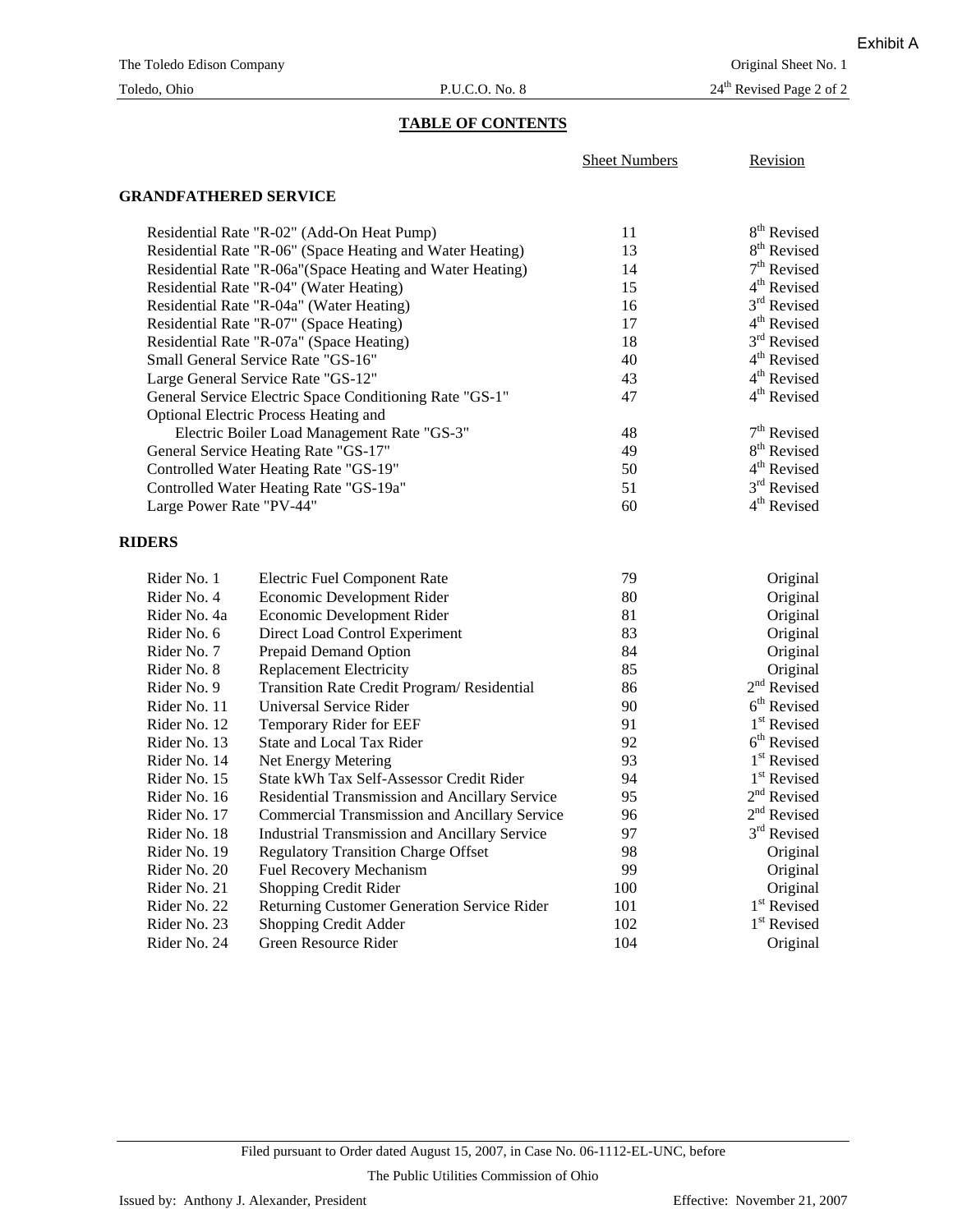### **Applicability**

Applicable in the entire territory where tariff P.U.C.O No. 8 applies, this tariff applies to those situations where an Interconnection Service Customer seeks to physically connect such customer's electric generation facility to, and may operate it in parallel with, the Company's Distribution system. An Interconnection Service Customer who has a facility that does not qualify for Simplified Interconnection pursuant to the Technical Requirements incorporated herein by reference may negotiate a separate Interconnection Agreement with the Company and the terms and conditions of this tariff apply to such Interconnection Service Customers to the extent that the negotiated Interconnection Agreement does not conflict with this tariff.

#### **Purpose**

The purpose of this tariff is to implement Ohio Revised Code Section 4928.11, which calls for uniform interconnection standards that are not unduly burdensome or expensive and also ensure safety and reliability, to the extent governing authority is not preempted by Federal law. This Tariff states the terms and conditions that govern the Interconnection and Parallel Operation of an Interconnection Service Customer's facility with the Company's Distribution System.

### **Procedures**

Any Interconnection Service Customer seeking to physically connect facilities to the Company's Distribution System, which facilities may be used in Parallel Operation with the Company's Distribution System, shall file an Interconnection Application (Exhibit A) and sign an Interconnection Agreement with the Company for Interconnection. For facilities for which the referenced Technical Requirements for Interconnection and Parallel Operation of Distributed Generation are applicable, the Interconnection Service Customer and Company shall execute a Simplified Interconnection Agreement (Exhibit B). For all other facilities, the Customer and the Company shall execute an Interconnection Agreement which may be different from Exhibit B but which shall conform with the provisions of this tariff, to the extent applicable.

To the extent possible, Interconnection to the Company's Distribution System shall take place within the following time frames

- 1. Where no construction is required by the Company and the facility qualifies for Simplified Interconnection pursuant to the Screening process contained in the Technical Requirements, Interconnection shall be permitted within four weeks of the Company's receipt of a completed Interconnection Application (Exhibit A) in compliance with the terms and conditions of this tariff. Prior to actual Interconnection the Interconnection Service Customer must execute the Interconnection Agreement.
- 2. Where construction or system upgrades of the Company's Distribution System are required, the Company shall provide the Interconnection Service Customer in a timely fashion an estimate of the schedule and the Interconnection Service Customer's cost for the construction or upgrades. If the Interconnection Service Customer desires to proceed with the construction or upgrades, the Interconnection Service Customer and the Company shall enter into a contract. The contract shall contain a construction schedule listing target commencement and completion dates, and an estimate of the Interconnection Service Customer's costs for construction or upgrades. Assuming the Interconnection Service Customer is ready, the Interconnection Service shall take place no later than two weeks following the completion of such construction or upgrades. The Company shall employ best reasonable efforts to complete such system construction or upgrades in the shortest time reasonably practical.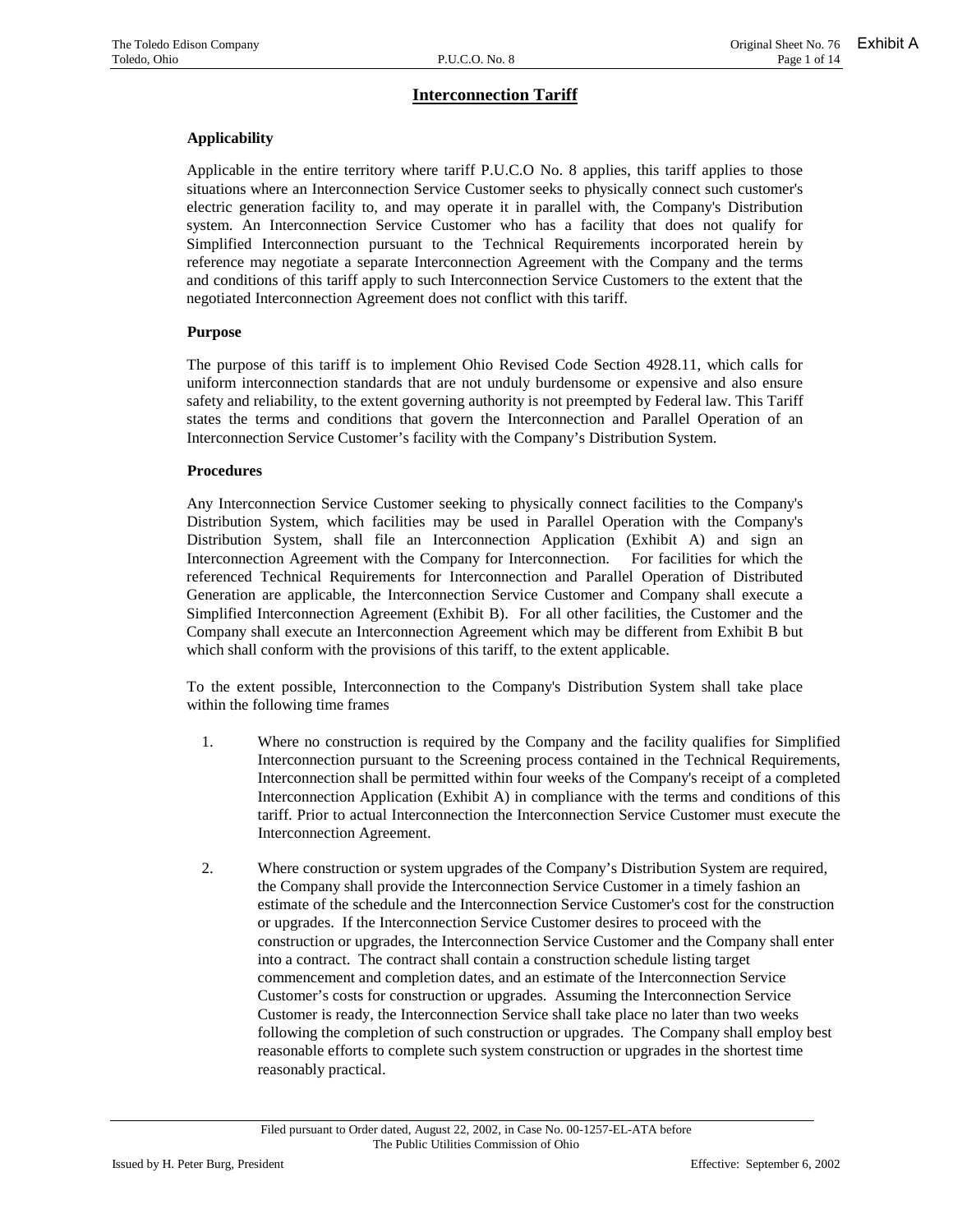- 3. All Interconnection Applications shall be processed by the Company in a non-discriminatory manner. The Company shall promptly provide each Interconnection Service Customer a written Notice of the company's receipt of the Application. The Company will endeavor to place such notice in the U.S. Mail within 3 business days after the Application has been received by the Company's personnel designated on the application form. The Company shall provide each Interconnection Service Customer with a copy of the screening process and a target date for processing the Application. If the Application is viewed as incomplete, the Company must provide a written Notice within 10 days of receipt of the Application by the Company's personnel designated on the application form that the Application is not complete together with a description of the information needed to complete the Application and a statement that processing of the Application cannot begin until the information is received. The Company's target date shall permit Interconnection in a timely manner pursuant to the requirements of O.A.C. 4901:1-22-04(C). Interconnection Applications will be processed in the order that they are received. It is recognized that certain Interconnection Applications may require minor modifications while they are being reviewed by the Company. Such minor modifications to a pending application shall not require that it be considered incomplete and treated as a new or separate application. Minor modifications would not include at least the following: changes in facility size or location; any change requiring a new impact study; any other substantive change.
- 4. If the Company determines that it cannot connect the Interconnection Service Customer's facility within the time frames required by O.A.C. § 4901:1-22-04(C), the Company will notify the Interconnection Service Customer in writing of that fact as soon as possible. The notification will identify the reason or reasons Interconnection Service could not be performed within the time frames stated in O.A.C. § 4901:1-22-04(C), and provide an estimated date for interconnection service. This section shall not limit the rights of an Interconnection Service Customer for relief under Ohio Revised Code Chapter 4905

### **Technical Requirements for Interconnection and Parallel Operation of facilities owned or operated by an Interconnection Service Customer**

The Company shall maintain a copy of the Technical Requirements for Interconnection at its place of business such that the Technical Requirements are readily available to the public. The Company shall provide the Commission Staff with a copy of the Technical Requirements. Standards adopted by IEEE shall supersede the applicable provisions of the Company's Technical Requirements effective the date that IEEE adopts such standards. However, any Interconnection made or initiated prior to the adoption of any national standard promulgated by IEEE shall be grandfathered. Regarding any IEEE minimum standard, or any guideline that the IEEE may promulgate, the Company may amend the Technical Requirements to the minimum extent required to address unique local conditions, and shall provide such amendments to the Staff and make such amendments available to the Interconnection Service Customers. All Technical Requirements for Interconnection, including superseding standards adopted by IEEE, are incorporated herein by reference.

### **Metering**

Any metering installation, testing, or recalibration required by the installation of the Interconnection Service Customer's distributed generation equipment shall be provided consistent with the Electric Service and Safety Standards pursuant to Ohio Revised Code Chapter 4928, and specifically O.A.C. § 4901:1-10-05 (Metering) and, as applicable, § 4901:1-10-28 ( C) (Net Metering).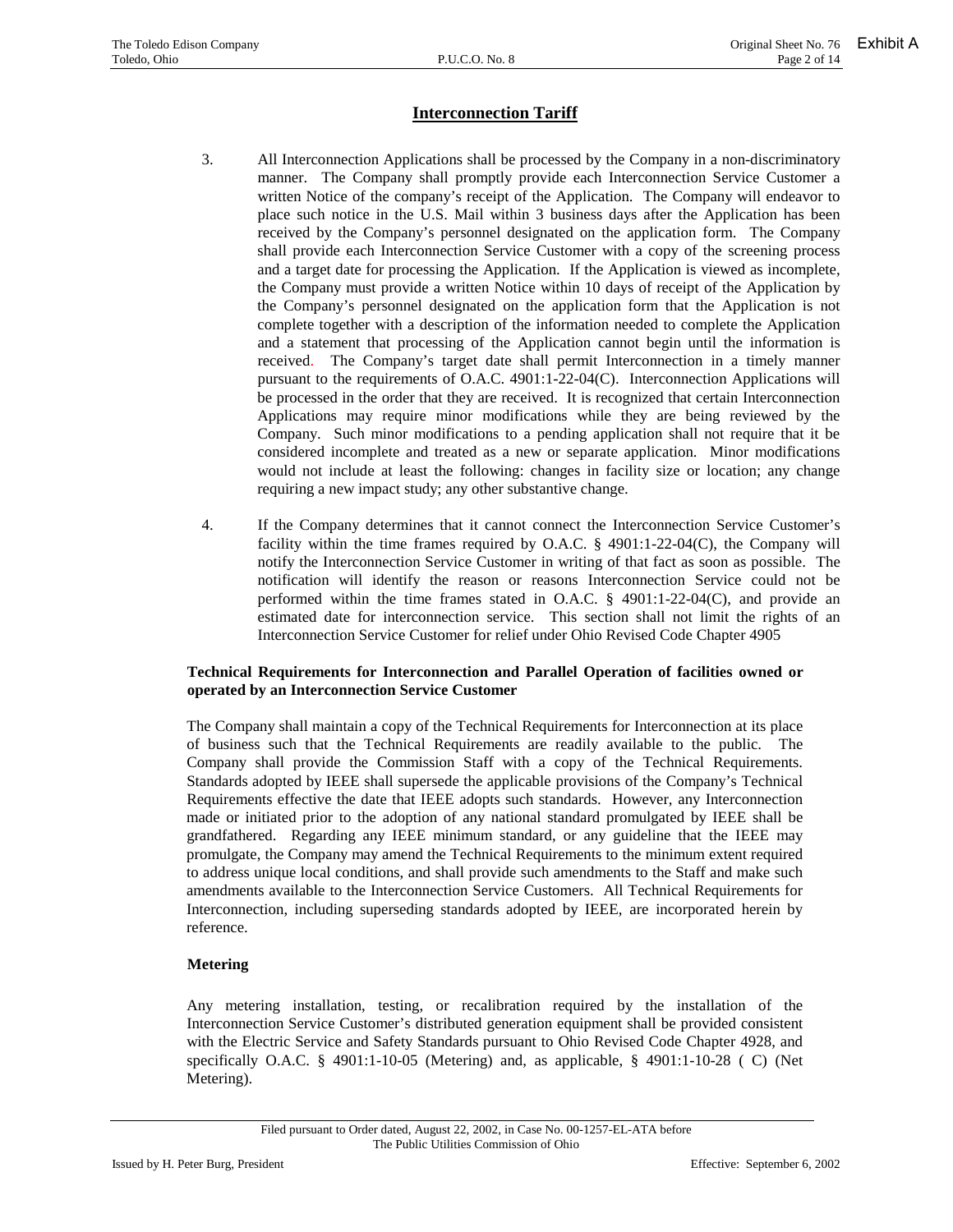### **Liability Insurance**

Prior to any Interconnection with the Company, the Interconnection Service Customer must provide the Company with proof of insurance or other suitable financial instrument sufficient to meet its construction, operating and liability responsibilities pursuant to this tariff. At no time shall the Company require that the Applicant negotiate any policy or renewal of any policy covering any liability through a particular insurance company, agent, solicitor, or broker.

#### **System Impact and Facilities Studies**

For those Applications that do not qualify for the Simplified Interconnection Agreement pursuant to the Screening Process included in the Technical Requirements, the Company may require supplemental review, a service study, coordination study, facilities study or Company system impact study prior to Interconnection. In instances where such studies are required, the scope of such studies shall be based on the characteristics of the particular generation facility to be interconnected and the Company's system at the specific proposed location. By agreement between the Company and the Interconnection Service Customer, studies related to Interconnection of the generation facility may be conducted by a qualified third party. The cost of an impact facilities study performed by the Company shall be included in the costs set forth in the Interconnection Fees section of this tariff, set forth below. The Company shall provide the Applicant for Interconnection service with a target date for completion of any required system impact or facilities study. Any such study conducted by the Company shall be shared with the Interconnection Service Customer.

### **Interconnection Fees**

The Company shall not charge any fees for Interconnection other than those authorized by this tariff.

The Company shall charge each Interconnection Service Customer that applies for Interconnection service a nonrefundable Interconnection Application fee of \$250, payable at the time the Interconnection Application is submitted.

Each Interconnection Service Customer shall deposit with the Company an amount equal to \$5 per kW of generation referenced in the Application for all generation units greater than 50kW. All units 50kW or less shall be assessed the nonrefundable Application Fee only as its deposit. The Company shall apply the deposit to the Company's actual costs associated with the Interconnection. If such costs are greater than the amount of the deposit, the customer shall pay such additional costs to the Company. If such costs are less than the amount of the deposit the Company shall refund the balance of the deposit to the customer.

### **Additional Fees**

### **Construction or Upgrade Fees**

If the Interconnection requires construction or an upgrade of the Company's system which, save for the generation facility would not be required, the Company will assess the Interconnection Service Customer the actual cost including applicable taxes of such construction or upgrade. Payment terms for such construction or upgrade will be agreed to and specified in the construction contract. The Company and the Interconnection Service Customer may negotiate for alternatives in order to reduce any costs or taxes applicable thereto.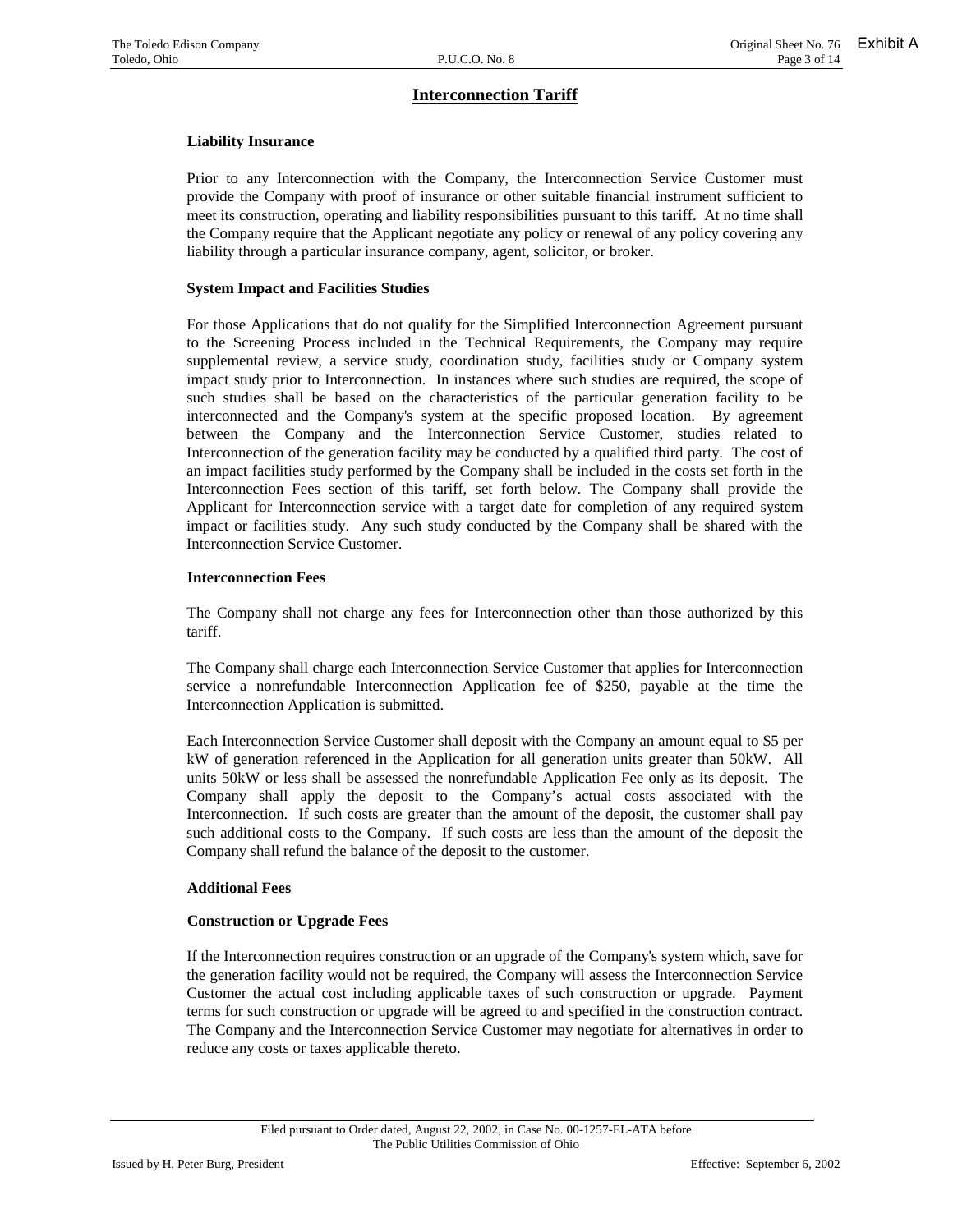#### **Resolution of Disputes**

The Company or the Interconnection Service Customer who is a non-mercantile, non-residential customer may seek resolution of any disputes which may arise out of this tariff, including the Interconnection and the referenced Technical Requirements in accordance with the Commission's Rules for Alternative Dispute Resolution.

#### **Definitions**

For the purpose of this Interconnection tariff, the following words shall have the meanings set forth:

- (1) **CERTIFIED TERRITORY** This term shall have the same meaning as found in R.C. 4928.01(A)(3)
- (2) **COMPANY** The Toledo Edison Company
- (3) **FACILITY**  An electrical generating installation consisting of one or more generation units as defined in the Interconnection Application for Service.
- (4) **INTERCONNECTION** The physical connection of the Interconnection Service Customer's Facilities to the Company's Distribution System for the purpose of electrical power service.
- (5) **INTERCONNECTION AGREEMENT** The standard form of agreement between the Interconnection Service Customer and the Company (Exhibit B attached) or the negotiated agreement between the Interconnection Service Customer and the Company as referenced in the Procedures section above.
- (6) **INTERCONNECTION APPLICATION**  The standard form of application approved by the Commission (See Exhibit A).
- (7) **INTERCONNECTION SERVICE CUSTOMER** This term shall have the same meaning as found in OAC §4901:1-22-02 (J).
- (8) **PARALLEL OPERATION** This term shall have the same meaning as found in OAC §4901:1-  $22-02$  (L).
- (9) **TECHNICAL REQUIREMENTS** The Technical Requirements consist of the following: Part A contains the standardized Technical Requirements common to all Ohio Electric Distribution Utilities. Part A shall be amended as necessary to conform to adopted IEEE Standards. Part B contains the Screening Process applicable to all Interconnection Service Customer facilities. The Company shall provide upon request specific Technical Requirements necessary to fill in any gaps in Part A or for facilities that do not conform with the Part A TechnicalRequirements.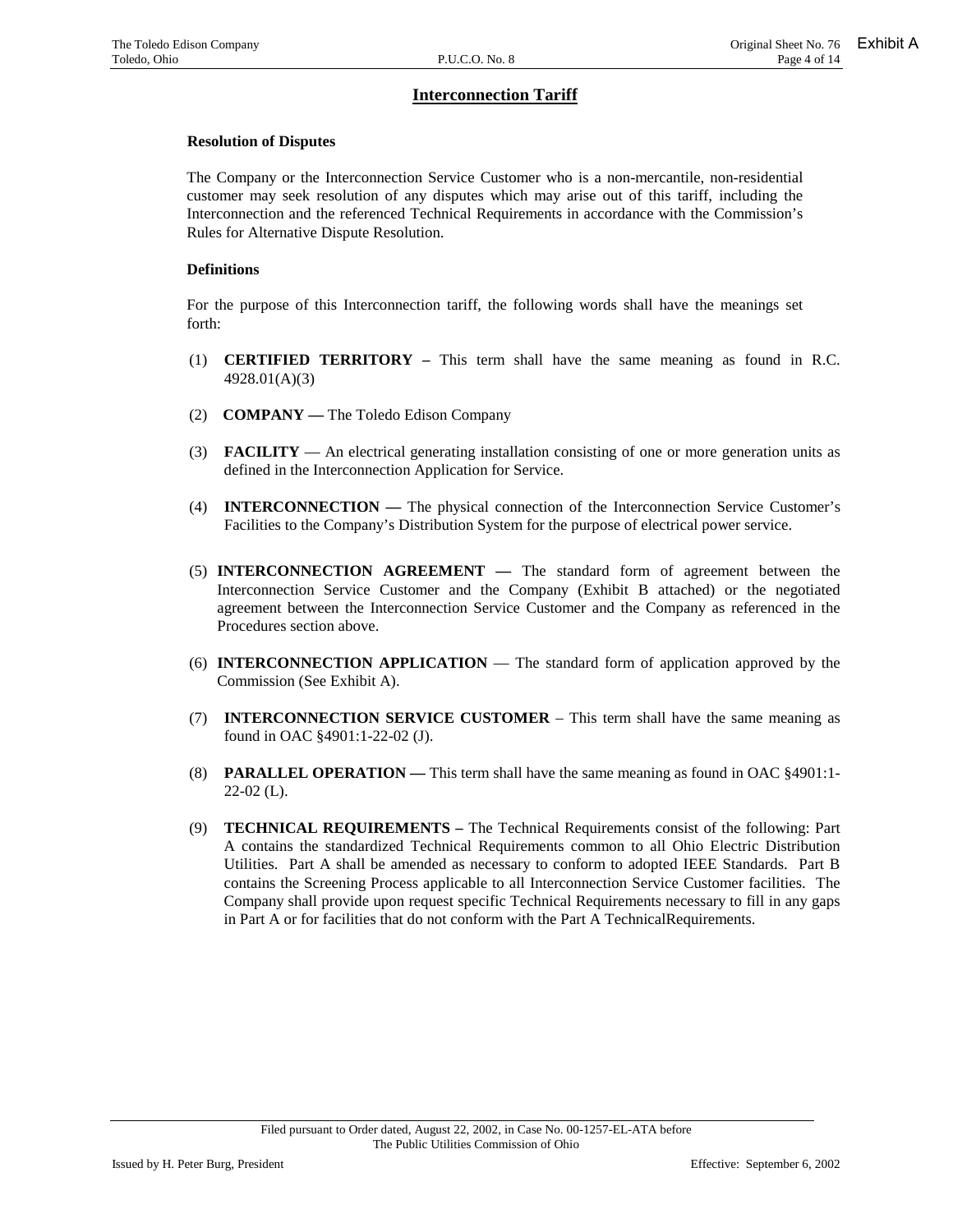#### **TABLE OF CONTENTS**

The following rates, rules and regulations for electric service are applicable throughout Toledo Edison's service territory except as noted.

|                                                    | <b>Sheet Numbers</b> | Revision                                    |
|----------------------------------------------------|----------------------|---------------------------------------------|
| <b>TABLE OF CONTENTS</b>                           | 1                    | $24^{\text{th}}$ -25 <sup>th</sup> Revised  |
| DEFINITION OF TERRITORY                            | 3                    | Original                                    |
| <b>REGULATIONS</b>                                 |                      |                                             |
| <b>Standard Rules and Regulations</b>              | 4                    | $2nd$ Revised                               |
| <b>Emergency Electrical Procedures</b>             | $\overline{4}$       | 1 <sup>st</sup> Revised                     |
| <b>RESIDENTIAL SERVICE</b>                         |                      |                                             |
| Residential Rate "R-01"                            | 10                   | $7th$ Revised                               |
| Residential Rate "R-01a"                           | 12                   | $6th$ Revised                               |
| Residential Rate "R-09" (Apartment Rate)           | 19                   | $2nd$ Revised                               |
| Residential Rate "R-09a" (Apartment Rate)          | 20                   | $1st$ Revised                               |
| Residential Conservation Service Program           | 21                   | Original                                    |
| <b>GENERAL SERVICE</b>                             |                      |                                             |
| Small School Rate "SR-1a"                          | 41                   | $7th$ Revised                               |
| Large School Rate "SR-2a"                          | 42                   | 8 <sup>th</sup> Revised                     |
| General Service Rate "GS-14"                       | 44                   | 8 <sup>th</sup> Revised                     |
| <b>Small General Service Schedule</b>              | 45                   | 7 <sup>th</sup> Revised                     |
| Medium General Service Schedule                    | 46                   | 8 <sup>th</sup> Revised                     |
| Partial Service Rate "GS-15"                       | 52                   | 1 <sup>st</sup> Revised                     |
| Outdoor Night Lighting Rate "GS-13"                | 53                   | $6th$ Revised                               |
| Outdoor Security Lighting Rate "GS-18"             | 54                   | $6th$ Revised                               |
| PRIMARY POWER SERVICE                              |                      |                                             |
| Large General Service Rate "PV-45"                 | 61                   | 8 <sup>th</sup> Revised                     |
| Interruptible Power Rate "PV-46"                   | 63                   | 1 <sup>st</sup> Revised                     |
| <b>OTHER SERVICE</b>                               |                      |                                             |
| Co-generation and Small Power Producer Rate "CO-1" | 70                   | Original                                    |
| Street Lighting Rate "SL-1"                        | 71                   | 8 <sup>th</sup> Revised                     |
| <b>Experimental Market Based Tariff</b>            | 74                   | Original                                    |
| <b>Interconnection Tariff</b>                      | 76                   | 1 <sup>st</sup> Revised <del>Original</del> |
| Retail Transition Cost Recovery of                 |                      |                                             |
| Non-bypassable Regulatory Transition Charges       | 77                   | Original                                    |
| MISCELLANEOUS CHARGES                              | 75                   | 1 <sup>st</sup> Revised                     |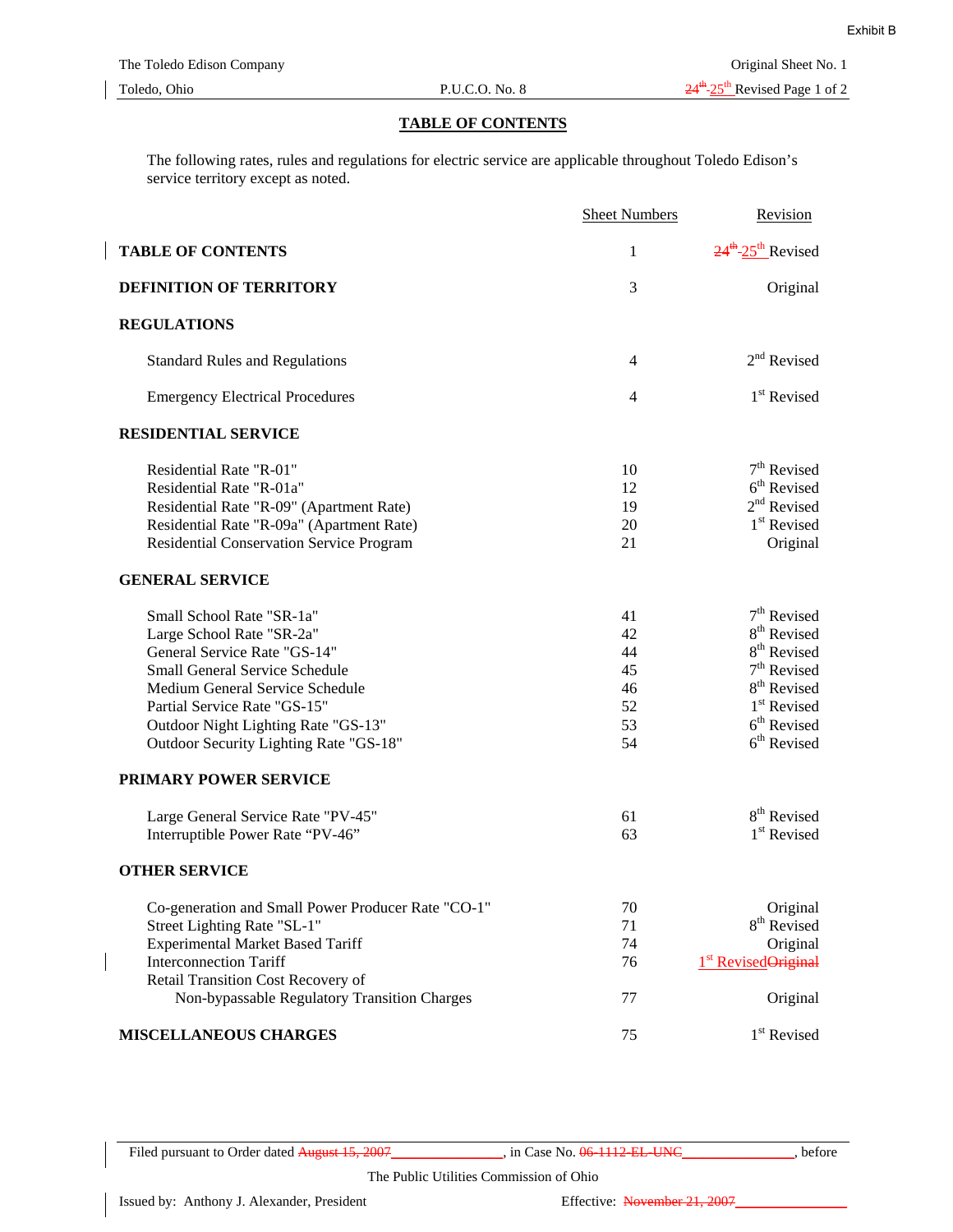## **Interconnection Tariff**

## **Applicability**

Applicable in the entire territory where tariff P.U.C.O No. 11 applies, this This tariff applies to those situations where an Interconnection Service Customer seeks to physically connect such customer's electric generation facility to, and may operate it in parallel with, the Company's Distribution system. An, if said customer qualifies for either the Simplified, Expedited or Standard Interconnection Service Customer who has a facility that does not qualify for Simplified Interconnection pursuant to Procedure as defined in the Technical Requirements incorporated herein by reference may negotiate a separate Interconnection Agreement with the Company and the terms and conditions of this tariff apply to such Interconnection Service Customers to the extent that the negotiated Interconnection Agreement does not conflict with this tariff. Ohio Administrative Code.

## **Purpose**

The purpose of this tariff is to implement Ohio Revised Code Section 4928.11, which calls for uniform interconnection standards that are not unduly burdensome or expensive and also ensure safety and reliability, to the extent governing authority is not preempted by Federal law. This Tariff states the terms and conditions that govern the Interconnection and Parallel Operation of an Interconnection Service Customer's facility with the Company's Distribution System.

### **Procedures**

Any Interconnection Service Customer seeking to physically connect facilities to the Company's Distribution System, which facilities may be used in Parallel Operation with the Company's Distribution System, shall file an Interconnection Application (Exhibit A) and sign an Interconnection Agreement with the Company for Interconnection. For facilities for which the referenced Technical Requirements for Interconnection and Parallel Operation of Distributed Generation are applicable, the Interconnection Service Customer and Company shall execute a Simplified Interconnection Agreement (Exhibit B). For all other facilities, the Customer and the Company shall execute an Interconnection Agreement which may be different from Exhibit B but which shall conform with the provisions of this tariff, to the extent applicable.

To the extent possible, Interconnection to the Company's Distribution System shall take place within the following time frames:

- Where no construction is required by the Company and the facility qualifies for Simplified Interconnection pursuant to the Screening process contained in the Technical Requirements, Interconnection shall be permitted within four weeks of the Company's receipt  $completed Interconnection$  Application (Exhibit A) in compliance with the terms conditions of this tariff. Prior to actual Interconnection th must execute the Interconnection Agreement.
- 2. Where construction or system upgrades of the Company's Distribution System are required, the Company shall provide the Interconnection Service Customer in a timely fashion an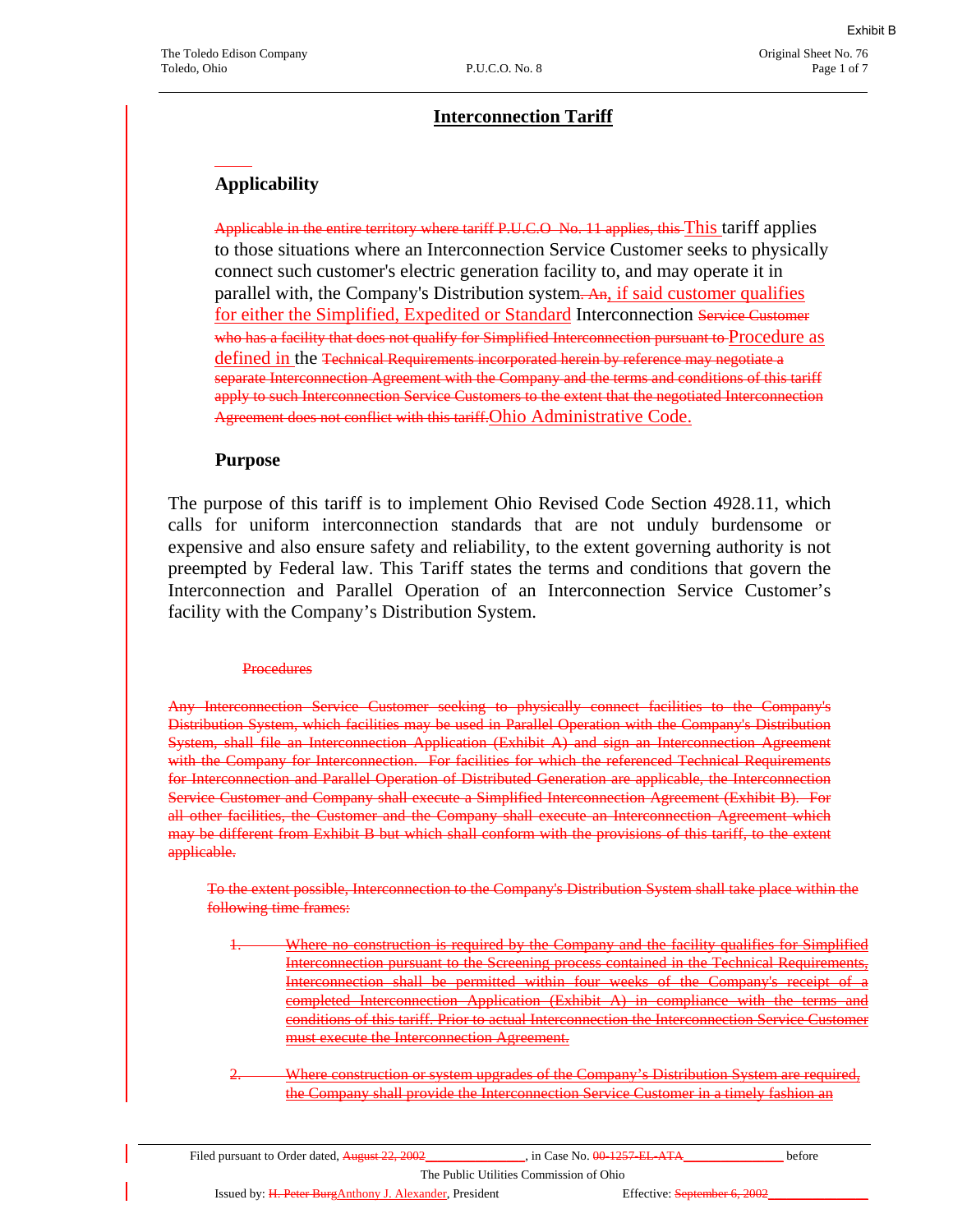estimate of the schedule and the Interconnection Service Customer's cost for the construction or upgrades. If the Interconnection Service Customer desires to proceed with the construction or upgrades, the Interconnection Service Customer and the Company shall enter into a contract. The contract shall contain a construction schedule listing target commencement and completion dates, and an estimate of the Interconnection Service Customer's costs for construction or upgrades. Assuming the Interconnection Service Customer is ready, the Interconnection Service shall take place no later than two weeks following the completion of such construction or upgrades. The Company shall employ best reasonable efforts to complete such system construction or upgrades in the shortest time reasonably practical.

The Public Utilities Commission of Ohio

Issued by: H. Peter BurgAnthony J. Alexander, President Effective: September 6, 2002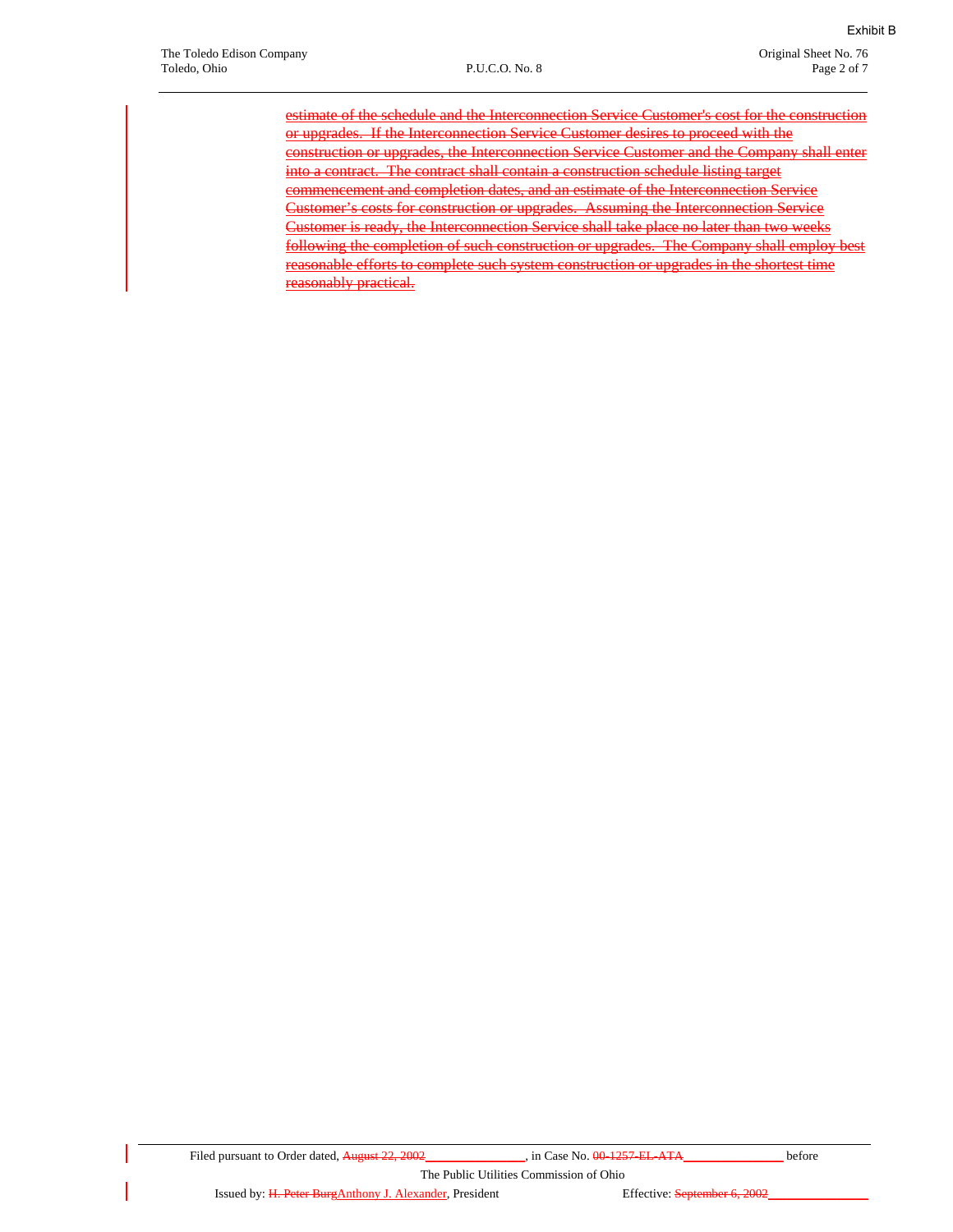All Interconnection Applications shall be processed by the Company in a non-discriminatory The Company shall promptly provide each Interconnection Service Customer a written Notice of the company's receipt of the Application. The Company will endeavor to place such notice in the U.S. Mail within 3 business days after the Application has been received by the Company's personnel designated on the application form. The Comp shall provide each Interconnection Service Customer with a copy of the screening and a target date for processing the Application. If the Application is viewed as incomplete, the Company must provide a written Notice within 10 days of receipt of the Application by the Company's personnel designated on the application form that the Application complete together with a description of the information needed to complete the Application and a statement that processing of the Application cannot begin until the information is received. The Company's target date shall permit Interconnection in a timely manner uant to the requirements of  $O.A.C.$  4901:1-22-04(C). Interconnection Applications be processed in the order that they are received. It is recognized that certain Interconnection Applications may require minor modifications while they are being reviewed by Company. Such minor modifications to a pending application shall not require that it be considered incomplete and treated as a new or separate application. Minor modifications would not include at least the following: changes in facility size or location; any change requiring a new impact study; any other substantive change.

If the Company determines that it cannot connect the Interconnection Service Customer's facility within the time frames required by  $O.A.C.$   $\S 4901:1-22-04(C)$ , the Company will notify the Interconnection Service Customer in writing of that fact as soon as possible. The notification will identify the reason or reasons Interconnection Service could not be performed within the time frames stated in O.A.C. § 4901:1-22-04(C), and provide an estimated date for interconnection service. This section shall not limit the rights of an Interconnection Service Customer for relief under Ohio Revised Code Chapter 4905.

## **Technical Requirements for Interconnection and Parallel Operation of facilities owned or operated by an Interconnection Service Customer**

Technical Requirements consist of the following: Part A contains the standardized Technical Requirements common to all Ohio Electric Distribution Utilities. Part A shall be amended as necessary to conform to adopted IEEE Standards. Part B contains the Screening Process applicable to all Interconnection Service Customer facilities. The Company shall provide upon request specific Technical Requirements necessary to fill in any gaps in Part A or for facilities that do not conform with the Part A Technical Requirements.

The Company shall maintain a copy of the Technical Requirements for Interconnection at its place of business such that the Technical Requirements are readily available to the public. The Company shall provide the Commission Staff with a copy of the Technical Requirements. -Standards adopted by IEEE shall supersede the applicable provisions of the Company's Technical Requirements effective as of the date that on which IEEE adopts such standards. However, any Interconnection made or initiated prior to the adoption of any national standard promulgated by IEEE shall be grandfathered. Regarding any IEEE minimum standard, or any guideline that the IEEE may promulgate, the Company may

Filed pursuant to Order dated, August 22, 2002\_\_\_\_\_\_\_\_\_\_\_, in Case No. 00-1257-EL-ATA\_\_\_\_\_\_\_\_\_\_\_\_\_\_\_\_\_ before The Public Utilities Commission of Ohio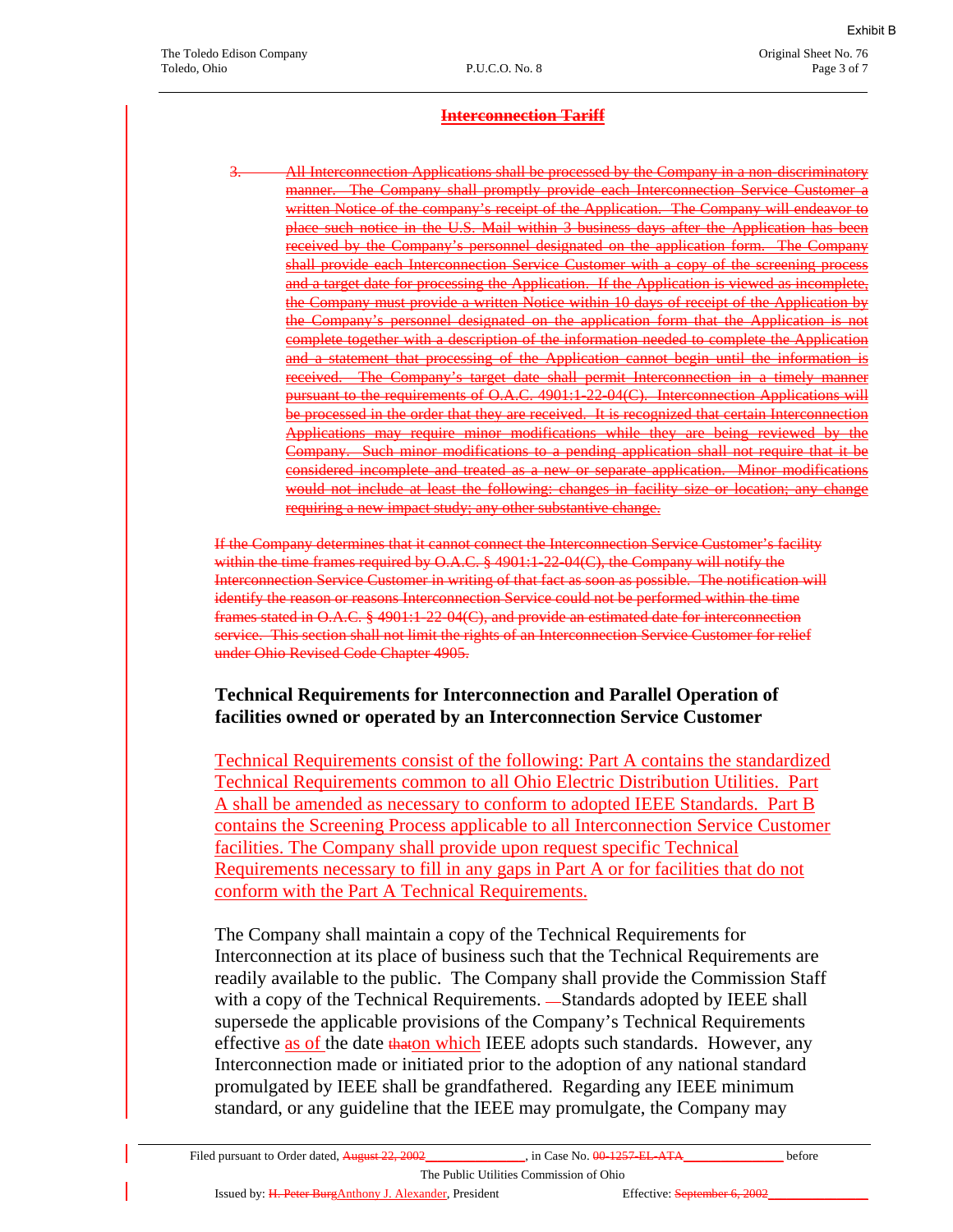amend the Technical Requirements to the minimum extent required to address unique local conditions, and shall provide such amendments to the Staff and make such amendments available to the Interconnection Service Customers. All Technical Requirements for Interconnection, including superseding standards adopted by IEEE, are incorporated herein by reference.

## **Application Processing Fees**

Applications qualifying for Level 1, Level 1.1, or Level 1.2 simplified review procedure pursuant to 4901:1-22-06 of the Ohio Administrative Code shall be charged a fee based on the sum of all actual costs of the Company per one-tenth of an hour of time spent on the simplified review.

Applications qualifying for Level 2 expedited review process pursuant to 4901:1- 22-07 of the Ohio Administrative Code shall be charged in accordance with subsections (a), (b) and (c) inclusive, that immediately follows:

- (a) An application fee of fifty dollars, plus one dollar per kilowatt of the applicants' system nameplate capacity rating.
- (b) The cost of engineering work done as part of any impact or facilities study, equal to the sum of all actual costs incurred by the Company.
- (c) The actual cost to the Company for any minor modification of the Company's system that would otherwise not be done but for the applicant's interconnection request.

Applications qualifying for Level 3 standard review procedure pursuant to 4901:1-22-08 of the Ohio Administrative Code shall be charged in accordance with subsections (a), (b) and (c) inclusive, that immediately follows:

- (a) An application fee of one hundred dollars, plus two dollars per kilowatt of the applicants' system nameplate capacity rating.
- (b) The cost of engineering work done as part of any feasibility, system impact or facilities study, equal to the sum of all actual costs incurred by the Company.
- (c) The actual cost to the Company of any modifications of the Company's system that would otherwise not be done but for the applicant's interconnection request.

## Metering**Construction or System Upgrades**

**Any metering installation, testing, or recalibration required by the installation of the Interconnection Service Customer's distributed generation equipment shall be provided consistent with the Electric Service and Safety Standards pursuant to Ohio Revised Code Chapter 4928, and specifically O.A.C. § 4901:1-10-05 (Metering) and, as applicable, § 4901:1-10-28 ( C) (Net Metering).**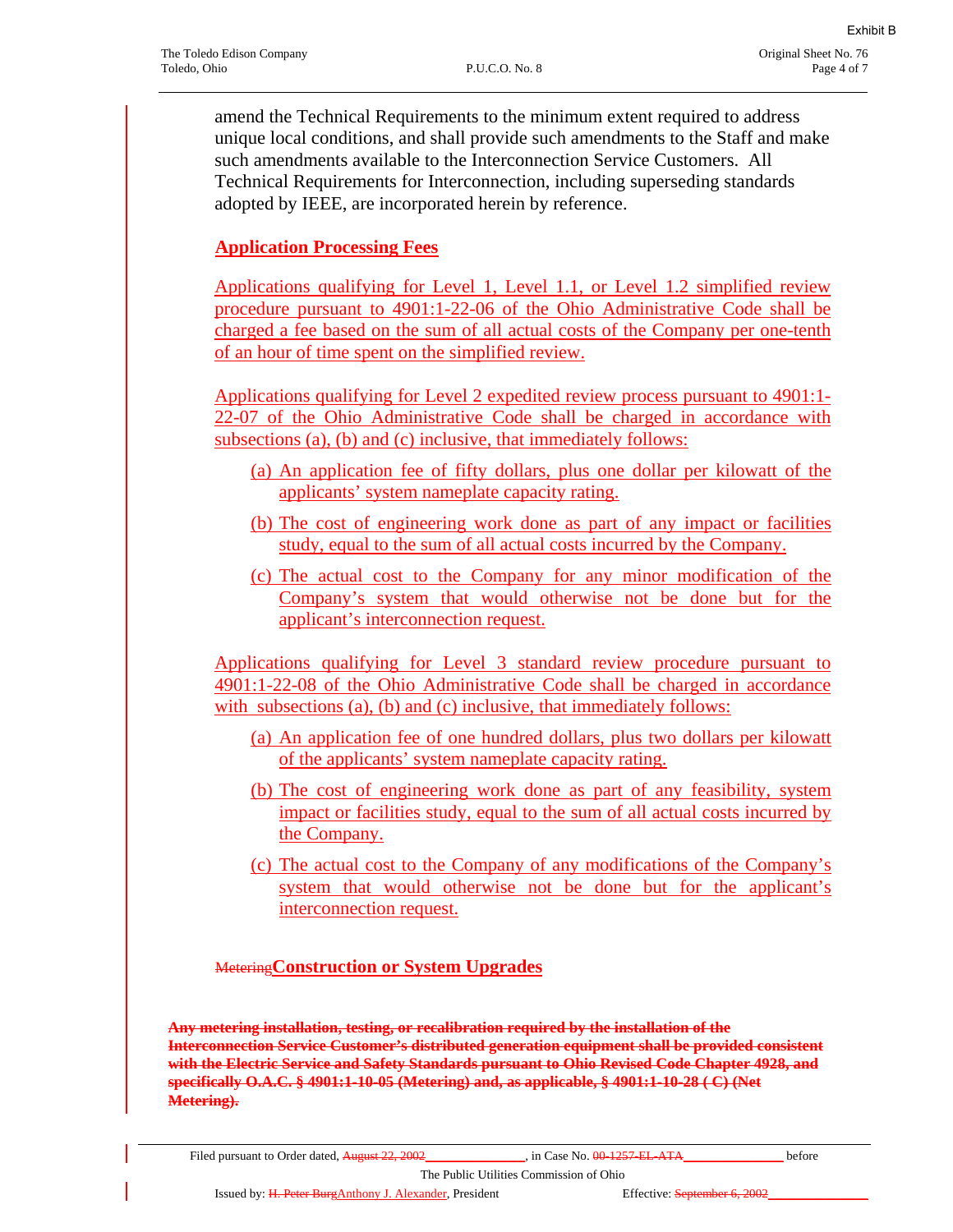**Interconnection** If the Interconnection requires construction or an upgrade of the Company's system which, save for the generation facility would not be required, the Company will assess the Interconnection Service Customer the actual cost including applicable taxes of such construction or upgrade. Payment terms for such construction or upgrade will be agreed to and specified in the construction contract. The Company and the Interconnection Service Customer may negotiate for alternatives in order to reduce any costs or taxes applicable thereto.

## **Other Terms and Conditions**

The customer and the Company shall be subject to the interconnection-related rules set forth in Sections 4901:1-22-01 *et seq*. of the Ohio Administrative Code, as amended from time to time. Said rules are incorporated herein by reference. In the event that there is any conflict between the terms and conditions set forth in this Tariff.

Liability Insurance

Prior to any Interconnection with the Company, the Interconnection Service Customer must provide the Company with proof of insurance or other suitable financial instrument sufficient to meet its construction, operating and liability responsibilities pursuant to this tariff. At no time shall the Company require that the Applicant negotiate any policy or renewal of any policy covering any liability through a particular insurance company, agent, solicitor, or broker.

System Impact and Facilities Studies

For those Applications that do not qualify for the Simplified Interconnection Agreement pursuant to the Screening Process included in the Technical Requirements, the Company may require supplemental review, a service study, coordination study, facilities study or Company system impact study prior to Interconnection. In instances where such studies are required, the scope of such studies shall be based on the characteristics of the particular generation facility to be interconnected and the Company's system at the specific proposed location. By agreement between the Company and the Interconnection Service Customer, studies related to Interconnection of the generation facility may be conducted by a qualified third party. The cost of an impact facilities study performed by the Companyset forth in said rules, the latter shall control.be included in the costs set forth in the Interconnection Fees section of this tariff, set forth below. The Company shall provide the Applicant for Interconnection service with a target date for completion of any required system impact or facilities study. Any such study conducted by the Company shall be shared with the Interconnection Service Customer.

Interconnection Fees

Issued by: H. Peter BurgAnthony J. Alexander, President Effective: September 6, 2002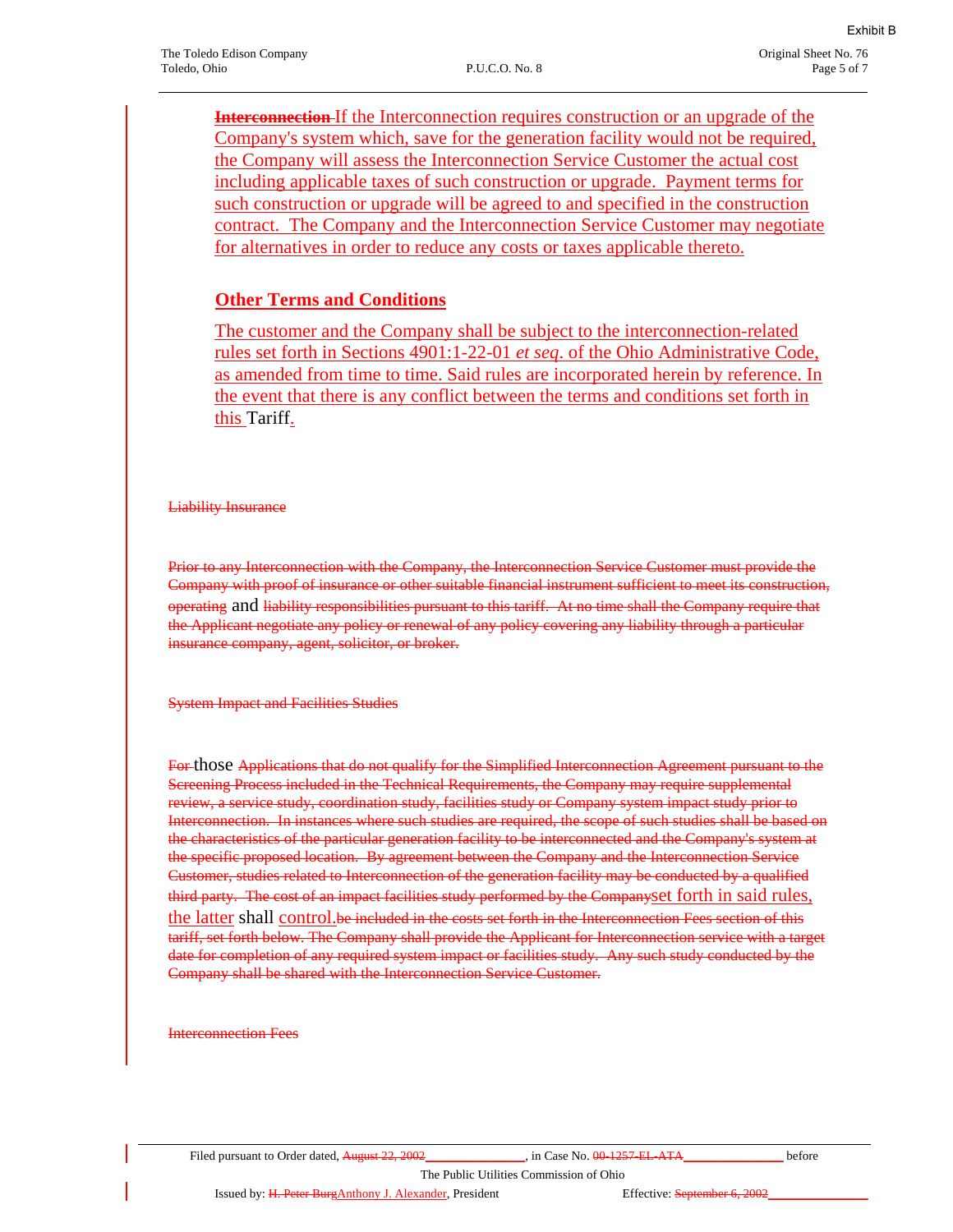**The Company shall not charge any fees for Interconnection other than those authorized by this tariff.**

**The Company shall charge each Interconnection Service Customer that applies for Interconnection service a nonrefundable Interconnection Application fee of \$250, payable at the time the Interconnection Application is submitted.**

**Each Interconnection Service Customer shall deposit with the Company an amount equal to \$5 per kW of generation referenced in the Application for all generation units greater than 50kW. All units 50kW or less shall be assessed the nonrefundable Application Fee only as its deposit. The Company shall apply the deposit to the Company's actual costs associated with the Interconnection. If such costs are greater than the amount of the deposit, the customer shall pay such additional costs to the Company. If such costs are less than the amount of the deposit the Company shall refund the balance of the deposit to the customer.**

Additional Fees

Construction or Upgrade Fees

**If the Interconnection requires construction or an upgrade of the Company's system which, save for the generation facility would not be required, the Company will assess the Interconnection Service Customer the actual cost including applicable taxes of such construction or upgrade. Payment terms for such construction or upgrade will be agreed to and specified in the construction contract. The Company and the Interconnection Service Customer may negotiate for alternatives in order to reduce any costs or taxes applicable thereto.**

The Public Utilities Commission of Ohio

Issued by: H. Peter BurgAnthony J. Alexander, President Effective: September 6, 2002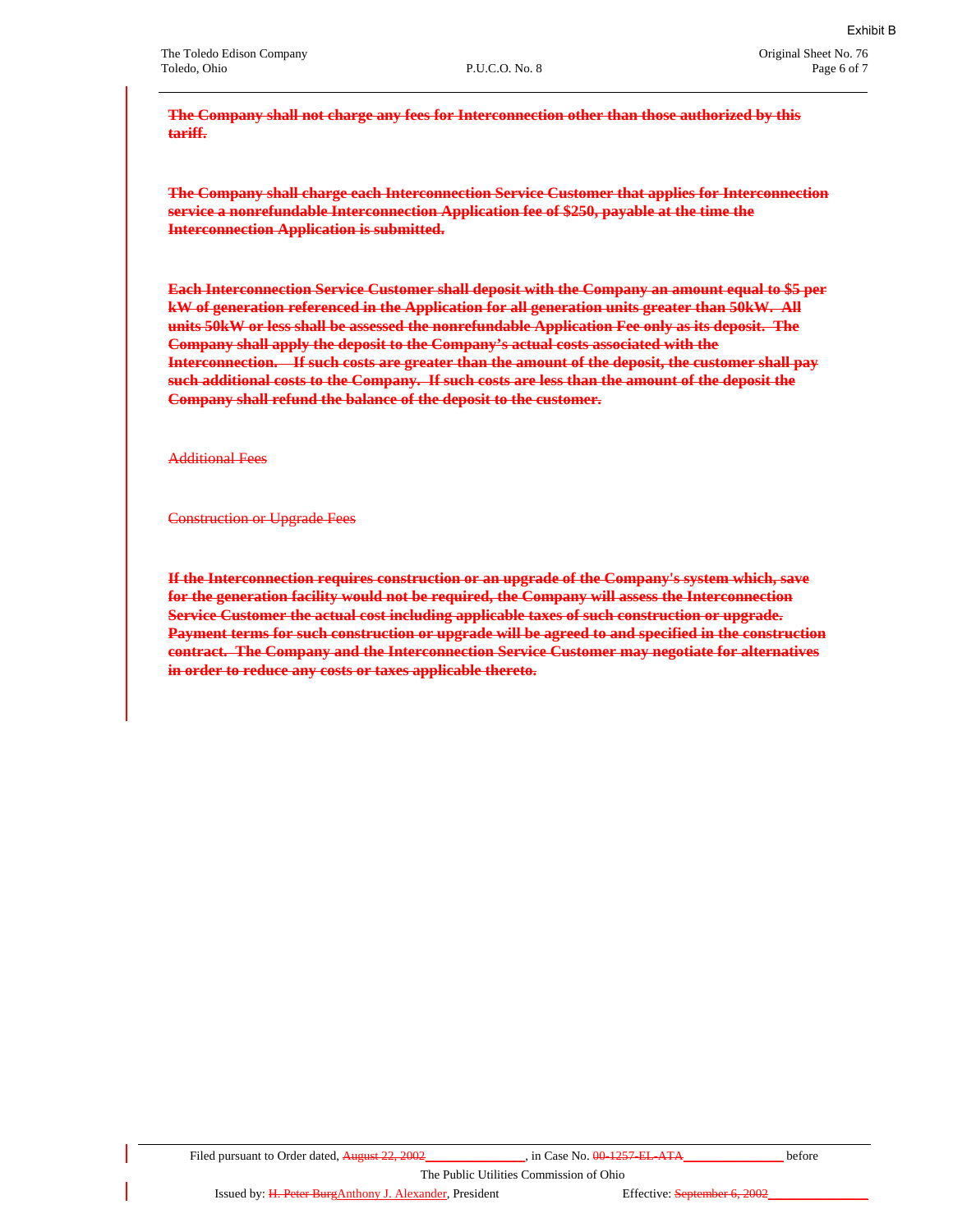### **Interconnection Tariff**

Resolution of Disputes

**The Company or the Interconnection Service Customer who is a non-mercantile, non-residential customer may seek resolution of any disputes which may arise out of this tariff, including the Interconnection and the referenced Technical Requirements in accordance with the Commission's Rules for Alternative Dispute Resolution.** 

**Definitions** 

For the purpose of this Interconnection tariff, the following words shall have the meanings set forth:

- (1) **CERTIFIED TERRITORY –** This term shall have the same meaning as found in R.C. 4928.01(A)(3)
- (2) **COMPANY —** Ohio Edison Company
- (3) **FACILITY**  An electrical generating installation consisting of one or more generation units as defined in the Interconnection Application for Service.
- (4) **INTERCONNECTION —** The physical connection of the Interconnection Service Customer's Facilities to the Company's Distribution System for the purpose of electrical power service.
- (5) **INTERCONNECTION AGREEMENT —** The standard form of agreement between the Interconnection Service Customer and the Company (Exhibit B attached) or the negotiated agreement between the Interconnection Service Customer and the Company as referenced in the Procedures section above.
- (6) **INTERCONNECTION APPLICATION**  The standard form of application approved by the Commission (See Exhibit A).
- (7) **INTERCONNECTION SERVICE CUSTOMER** This term shall have the same meaning as found in OAC §4901:1-22-02 (J).
- (8) **PARALLEL OPERATION —** This term shall have the same meaning as found in OAC §4901:1-22-  $02(L)$ .
- (9) **TECHNICAL REQUIREMENTS –** The Technical Requirements consist of the following: Part A contains the standardized Technical Requirements common to all Ohio Electric Distribution Utilities. Part A shall be amended as necessary to conform to adopted IEEE Standards. Part B contains the Screening Process applicable to all Interconnection Service Customer facilities. The Company shall provide upon request specific Technical Requirements necessary to fill in any gaps in Part A or for facilities that do not conform with the Part A Technical Requirements.

| Filed pursuant to Order dated.             | . in Case No. | <b>before</b> |  |
|--------------------------------------------|---------------|---------------|--|
| The Public Utilities Commission of Ohio    |               |               |  |
| Issued by: Anthony J. Alexander, President |               | Effective:    |  |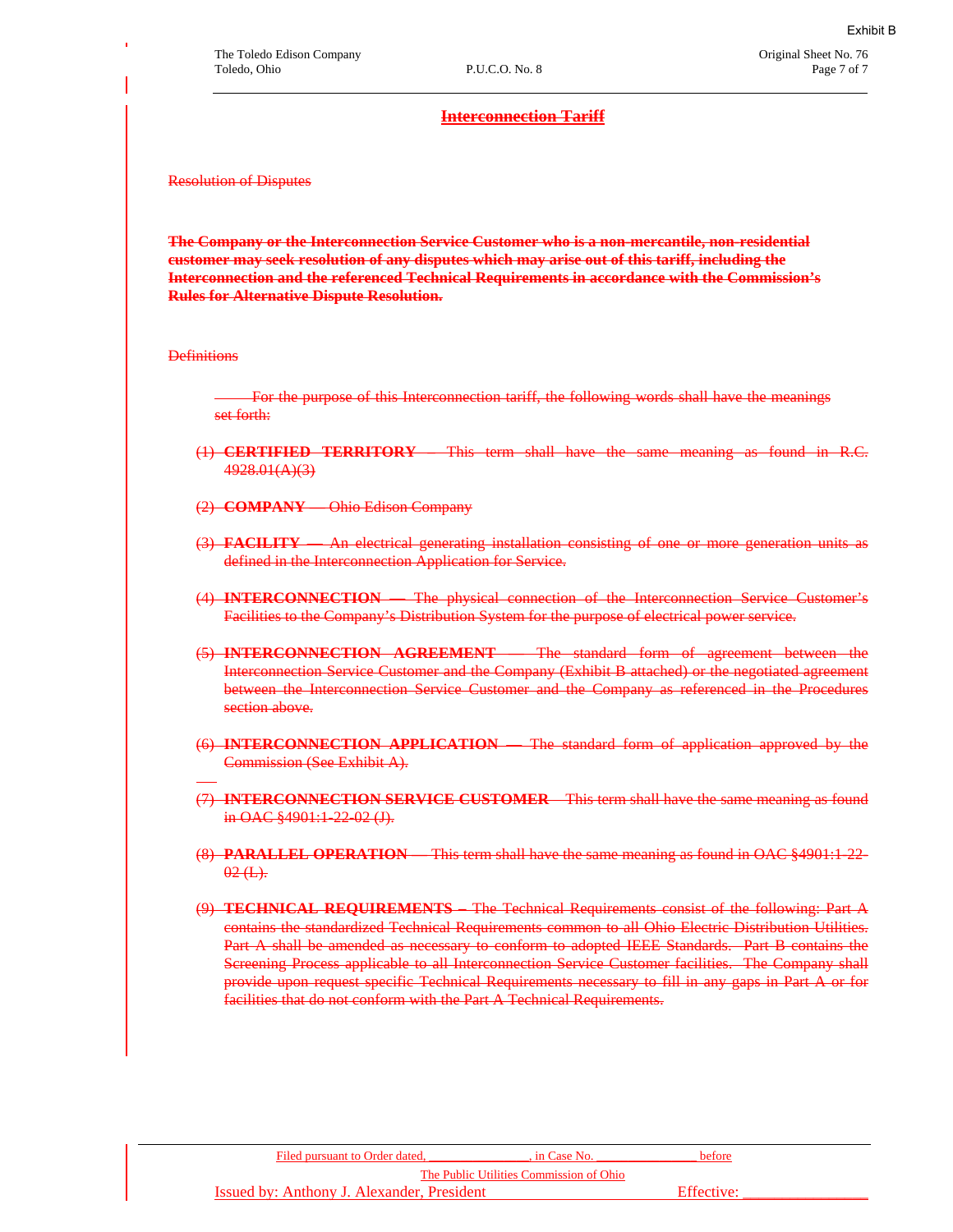The existing Interconnection Tariff was approved under Case Number 00-1259-EL-ATA for CEI, 00-1259-EL-ATA for TE and 00-1258-EL-ATA for OE. Proposed changes are being filed pursuant to the Commission's March 28, 2007 Order, in Docket No. 05-1500-EL-COI, and the changes to the Ohio Administrative Code as proposed in said Order and as approved by JCAR on October 22, 2007. Several changes are also being made to clarify language that in the past has proved to be confusing.